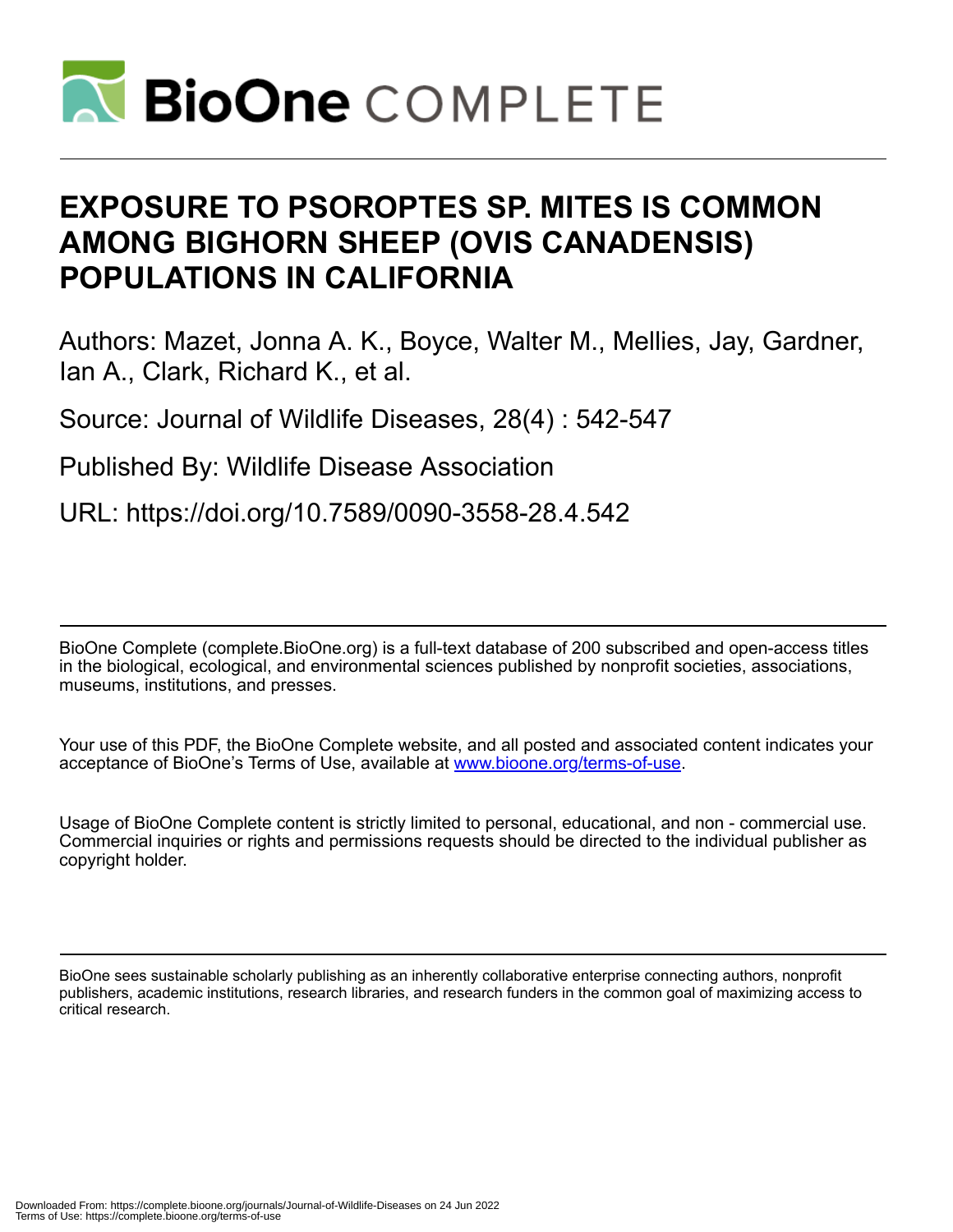# **EXPOSURE TO PSOROPTES SP. MITES IS COMMON AMONG BIGHORN SHEEP (OVIS CANADENSIS) POPULATIONS IN CALIFORNIA**

**Jonna A.K. Mazet, Walter M. Boyce,'4 Jay Meflies,1 Ian A. Gardner,2 Richard K.** Clark,3 **and David A. Jessup3**

'Department of Veterinary Microbiology and Immunology, University of California, Davis, California 95616, USA

<sup>2</sup> Department of Epidemiology and Preventive Medicine, University of California, Davis, California 95616, USA

<sup>3</sup> Wildlife Investigations Laboratory, California Department of Fish and Game,

Rancho Cordova, California 95670, USA

Direct reprint requests to Dr. Boyce.

ABSTRACT: Sera (n = 806) from 50 populations of bighorn sheep *(Ovis canadensis)* in California (USA) were evaluated for antibodies to *Psoroptes* sp. mites using a kinetic enzyme-linked immunosorbent assay (ELISA). Test values for each sample were determined to be either positive or negative at each of two ELISA cutoff values that provided either 100% sensitivity (low cutoff) or 100% specificity (high cutoff), respectively. One hundred sixty-eight (20.8%) sera were sero positive at the low cutoff value, and 87 (10.8%) of these sera also were seropositive at the high cutoff value. Eleven populations were designated as scabies-suspect and 25 populations were designated as scabies-positive because they had atleast one seropositive animal at the low and the high cutoff values, respectively. Based on these results, exposure to *Psoroptes* sp. mites appeared to be widely distributed among bighorn sheep populations from 1980 to 1990 and infested animals may have been present prior to 1980.

*Key words: Psoroptes* **sp.,** mites, scabies, bighorn sheep, *Ovis canadensis,* ELISA, seroprevalence.

## **INTRODUCTION**

Psoroptic scabies has been regarded as an important disease of domestic and wild ungulates in western North America for at least 100 years (National Research Council, 1979), and mite infestations have been documented recently in bighorn sheep in Arizona, California, Idaho, Oregon, New Mexico, Washington, and Wyoming (USA) (DeVos et al., 1980; Foreyt et al., 1985; Jessup, 1985; Clark et al., 1988; Muschenheim et al.,1990; Hoban, 1990). However, the actual distribution, prevalence, and incidence of *Psonoptes* sp. infestations in bighorn sheep are not known because sam pling free-ranging animals is difficult and expensive, and because subclinical infestations involving small numbers of mites may be overlooked (Meleney and Christy, 1978). Furthermore, active relocation programs for bighorn sheep may inadvertently modify the distribution of infectious diseases such as psonoptic scabies. We re cently developed a kinetic enzyme-linked immunosorbent assay (ELISA) that detects antibodies to *Psonoptes* sp. mites (Boyce

et a!., 1991). Our objective in this study was to determine the distribution of miteexposed bighorn sheep in California using this ELISA test.

## **MATERIALS AND METHODS**

Between 1980 and 1990, sera were collected from 806 free-ranging bighorn sheep representing 50 populations in California as part of a health surveillance program conducted by the Wildlife Investigations Laboratory, California Department of Fish and Game. At the time of capture, animals were briefly examined for *Psoroptes* sp. mites, and suspected mite infestations were evaluated by microscopic examination of skin scrapings and ear swabs. Sampling efforts were not uniform among years, population locations, age groups or sexes. A small number of animals were re-sampled in subsequent years, and repeat samples were excluded from this study to avoid a bias in the results.

Antibody responses to *Psoroptes* sp. mites were determined by kinetic ELISA as described by Boyce et al. (1991). Twenty test and three control sera (strong positive, weak positive, negative) were evaluated in quadruplicate on each plate, and kinetic rate  $(\bar{V}$ max) values on each plate were multiplied by correction factors (Boyce et a!., 1991), ranging from 0.96 to 1.04, so that comparisons among plates were valid.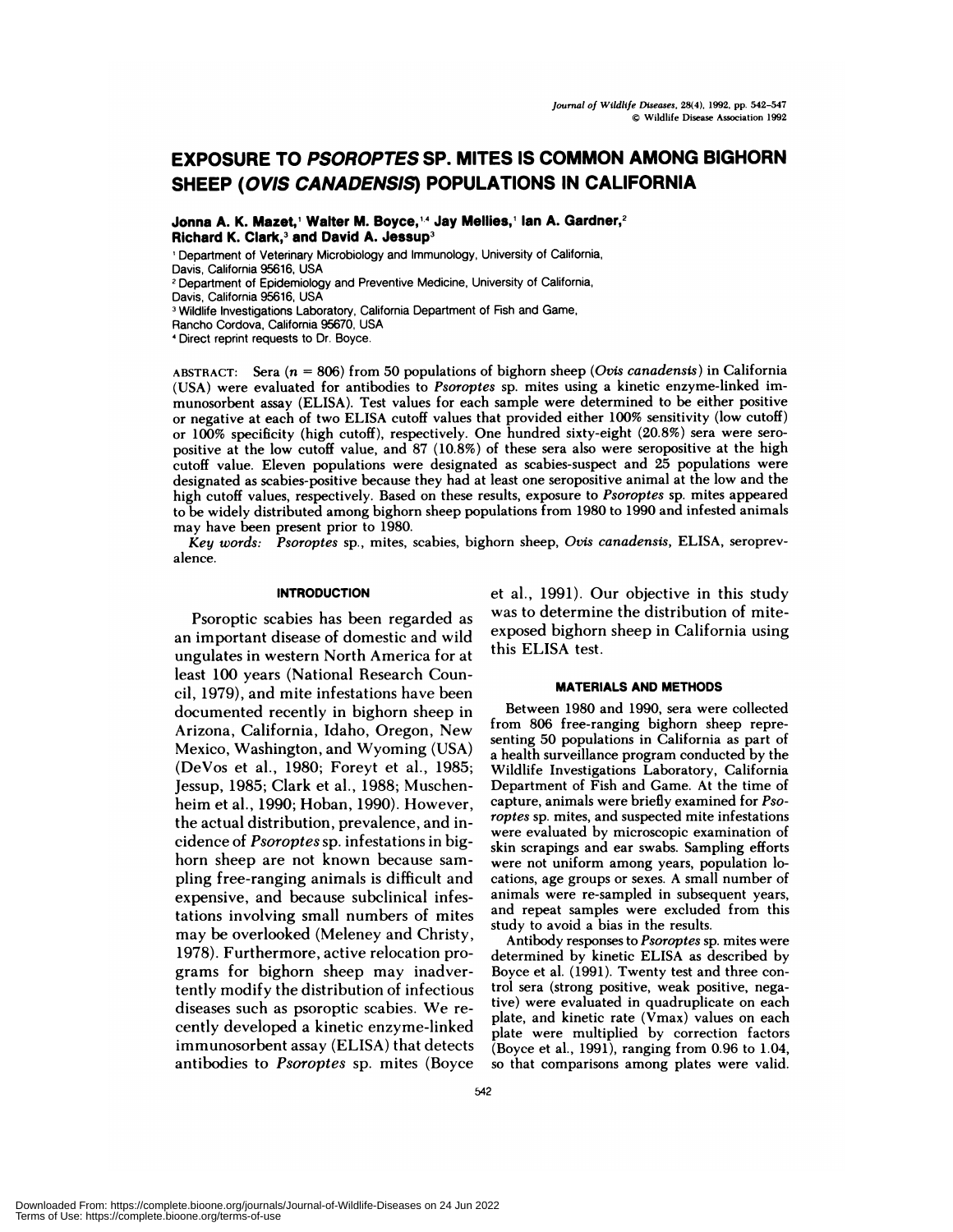Intra-assay and inter-assay reproducibility were assured by maintaining coefficients of variation <10% for replicate samples both within (test sera and control sera) and among (control sera) plates. Mean Vmax values for each test sample were evaluated using both low and high positive/negative cutoff values (Vmax <sup>=</sup> 27.3 and 40.5), because Boyce et al. (1991) previously had shown that these values resulted in assay sensitivity and specificity of  $100\%$  and  $97.7\%$  (low cutoff), and 94.6% and 100% (high cutoff), re spectively. Odds ratios (OR) were used to mea sure the strength of association between sero positivity and the factors of age (0 to 2 yr and >2 **yr)** and sex (males and females) using the high cutoff value (Fleiss, 1981).

# **RESULTS**

Of 806 bighorn sheep sera tested, 168 (20.8%) were positive using the low cutoff value and 87 (10.8%) of these also were positive using the high cutoff value (Table 1). Using the high cutoff value, 15 populations contained at least two positive animals during a given year, and 10 additional populations contained one positive animal in one on more years. Mites were found on bighorn sheep from six of the populations with positive individuals at the high cutoff value (Table 1); while these mites could be classified as *P. ovis* by the method of Sweatman (1958), we choose to refer to these mites as *Psonoptes* sp. pending further examination of this genus (Boyce et al., 1990; Boyce and Brown, 1991). Using the low cutoff value, five additional populations were identified that contained multiple positive animals within a given year, and six additional populations contained one positive animal in one or more years. In all,25 of 50 populations (50%) were designated scabies-positive and 11 populations (22%) were designated sea bies-suspect because they contained at least one positive animal using either the high or low cutoff value, respectively  $(Fig. 1)$ . The 14 populations without positive animals were classified as scabies-negative (Fig. 1). No significant association ( $OR =$  $1.1:95\%$  confidence interval = 0.68 to 1.80) was found between seropositivity and sex. However at the high cutoff, animals  $>2$  years old were 2.7 times more likely to be exposed to *Psoroptes* sp. mites than younger animals (OR  $= 2.7$ ; 95% confidence interval =  $1.30$  to 5.60).

#### **DISCUSSION**

Classification of ELISA test values as positive on negative is relative and depends on the positive/negative cutoff value. We chose to use both low and high cutoff val ues because they provided 100% sensitivity and 100% specificity, respectively (Boyce et al., 1991). The high cutoff value minimized false positives and increased the predictive value of positive test results (Courtney and Cornell, 1990). The low cutoff value decreased the potential for false negatives, albeit at the expense of specificity, and thus provided a more sen sitive indicator of exposure to infestation. Based on these considerations, the 25 populations with individuals testing positive at the high cutoff were designated scabiespositive, and the 11 populations with positive individuals only at the low cutoff were classified as suspect (Table 1, Fig. 1). Results from the 14 populations classified as scabies-negative should be interpreted with caution because only a small number of animals were tested relative to population sizes. For example, two animals (both negative) were tested from the Panamint Range population that had an approximate herd size of 30 animals. In this case, we cannot be certain that this population had not been exposed to scabies; we can only be 95% confident that the prevalence of exposure was less than ten percent (Hanley and Lippman-Hand, 1983).

Prior to 1988, psonoptic scabies had not been reported from bighorn sheep in California for over 50 years (Clark et a!., 1988). However, since 1988, *Psoroptes* sp. mites have been collected from animals in six populations, and we found animals from at least 25 populations in California that were exposed to mites (Table 1, Fig. 1). This widespread distribution of seropositive animals was unexpected, and we propose that subclinical infestations of *Pso-*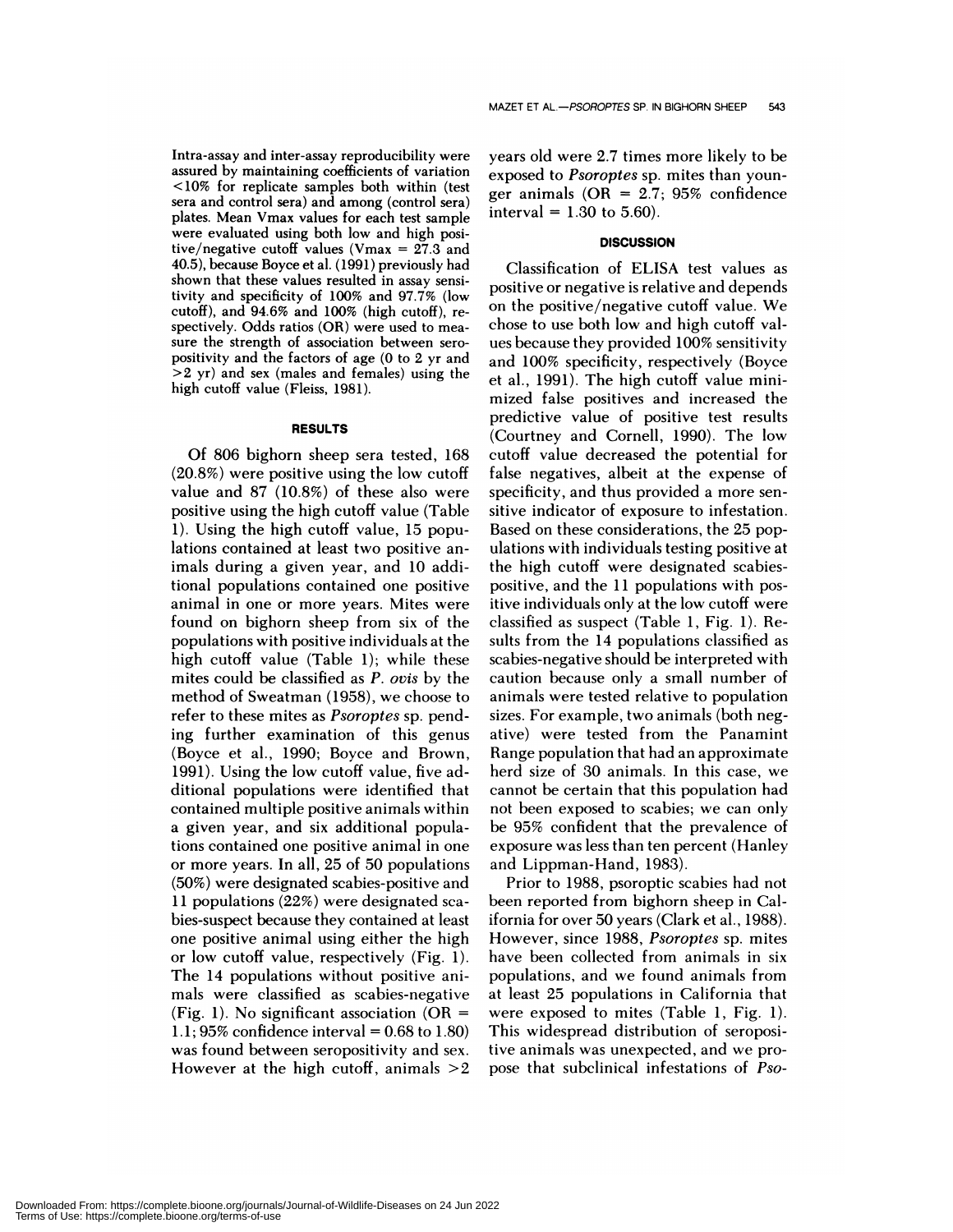| Population location                  | Latitude          | Longitude         | Number<br>sampled | Number positive  |                   |
|--------------------------------------|-------------------|-------------------|-------------------|------------------|-------------------|
|                                      |                   |                   |                   | Low <sup>*</sup> | High <sup>b</sup> |
| <b>Imperial County</b>               |                   |                   |                   |                  |                   |
| <b>Chocolate Mountains</b>           | 33°27′N           | 115°34'W          | 7                 | 3                | 3                 |
| Julian Wash                          | 33°05'N           | 114°42′W          | 5                 | 2                | 0                 |
| Pichaco Peaks                        | 32°58′N           | 114°39′W          | 5                 | 2                | 1                 |
| Inyo County                          |                   |                   |                   |                  |                   |
| <b>Black Mountains</b>               | 36°08′N           | 116°39'W          | 4                 | 3                | $\mathbf{2}$      |
| Death Valley <sup>c</sup>            | 36°14′N           | 116°50'W          | 11                | 6                | 3                 |
| Dry Mountain                         | 36°54′N           | 117°35'W          | 6                 | 2                | 1                 |
| <b>Funeral Mountains</b>             | 36°27'N           | 116°38′W          | 4                 | 0                | $\bf{0}$          |
| <b>Grapevine Mountains</b>           | 36°57′N           | $117^{\circ}08'W$ | 3                 | 0                | 0                 |
| <b>Hunter Mountains</b>              | 36°32′N           | 117°30′W          | 3                 | 3                | 3                 |
| Inyo Mountains                       | 36°56'N           | 118°02'W          | 4                 | 0                | 0                 |
| Last Chance Range <sup>d</sup>       | 37°08′N           | 117°36′W          | 3                 | 2                | $\mathbf{2}$      |
| Mt. Baxter Herd                      | 36°51′N           | 118°21'W          | 95                | 2                | 0                 |
| Nopah Range <sup>d</sup>             | 36°00'N           | 116°04'W          | 4                 | 2                | 1                 |
| Panamint Butted                      | $36^{\circ}26'$ N | 117°21'W          | 9                 | 7                | 4                 |
| <b>Panamint Range</b>                | $36^{\circ}16'$ N | $117^{\circ}02'W$ | $\boldsymbol{2}$  | 0                | 0                 |
| Sierra Nevada Range                  | 36°32'N           | 118°27'W          | 2                 | 0                | 0                 |
| Tin Mountain                         | 36°53'N           | 117°27′W          | 7                 | 5                | 4                 |
| Tucki Mountain                       | 36°29'N           | 117°07′W          | $\mathbf{2}$      | 0                | 0                 |
| Los Angeles County                   |                   |                   |                   |                  |                   |
| <b>San Gabriel Mountains</b>         | $34^{\circ}18'$ N | 117°55'W          | 64                | 10               | $\mathbf{2}$      |
| Modoc County                         |                   |                   |                   |                  |                   |
| Lava Beds National Monuments         | 34°39'N           | 116°22'W          | 6                 | 2                | 0                 |
| <b>Warner Mountains</b>              | 41°37'N           | 120°17'W          | 4                 | 0                | 0                 |
| Mono County                          |                   |                   |                   |                  |                   |
| White Mountains                      | $37^{\circ}34'$ N | 118°13'W          | 15                | 3                | 3                 |
| <b>Riverside County</b>              |                   |                   |                   |                  |                   |
| Coxcomb Mountains                    | $33°56'$ N        | 115°20′W          | 3                 | 0                | 0                 |
| Eagle Mountains                      | $33^{\circ}51'$ N | 115°33′W          | 5                 | 0                | 0                 |
| Haystack Mountain                    | 33°40'N           | $116^{\circ}27'W$ | ı                 | 1                | 0                 |
| <b>Joshua Tree National Monument</b> | $33^{\circ}07'$ N | 116°02′W          | 7                 | 1                | 1                 |
| Little San Bernardino Mountains      | 33°58'N           | 116°18'W          | $\overline{2}$    | $\bf{0}$         | $\Omega$          |
| Orocopia Mountains                   | 33°34'N           | 115°40′W          | 4                 | 0                | 0                 |
| San Jacinto Mountains                | $33^{\circ}49'$ N | 116°40′W          | 2                 | 1                | 1                 |
| Santa Rosa Mountains                 | 33°25'N           | 116°13'W          | 22                | $\mathbf{I}$     | 0                 |
| San Bernardino County                |                   |                   |                   |                  |                   |
| <b>Avawatz Mountains</b>             | 35°30′N           | 116°17'W          | 5                 | 0                | 0                 |
| Cady Mountains                       | 34°55'N           | 116°24'W          | 13                | 6                | 4                 |
| <b>Clark Mountains</b>               | $35^{\circ}34'$ N | 115°33'W          | 10                | 9                | 8                 |
| <b>Clipper Mountains</b>             | 34°45′N           | $115^{\circ}24'W$ | 10                | 5                | 0                 |
| Dead Mountains <sup>d</sup>          | 34°59′N           | $114^{\circ}44'W$ | ${\bf 5}$         | 5                | 2                 |
| <b>Granite Mountains</b>             | 34°39′N           | 115°39′W          | 11                | 0                | 0                 |
| Kelso Mountains/Old Dad Peak         | 35°06′N           | 115°51'W          | 149               | 15               | 5                 |
| Kingston Range <sup>d</sup>          | 35°47'N           | 115°54′W          | 23                | 20               | 15                |
| Marble Mountains                     | 34°36′N           | 115°33′W          | 96                | 9                | 3                 |
| Newberry Mountains                   | 34°45'N           | 116°45′W          | 4                 | $\mathbf{l}$     | 0                 |
| New York Mountains                   | 35°19′N           | 115°12′W          | $\boldsymbol{2}$  | $\boldsymbol{2}$ | $\mathbf{1}$      |

**TABLE 1. Locations** of sample populations (latitude and longitude), sample sizes for each population, and **numbers of** *Psoroptes* **sp.-exposed bighorn sheep in California** as determined by kinetic ELISA using low **and** high cutoff values.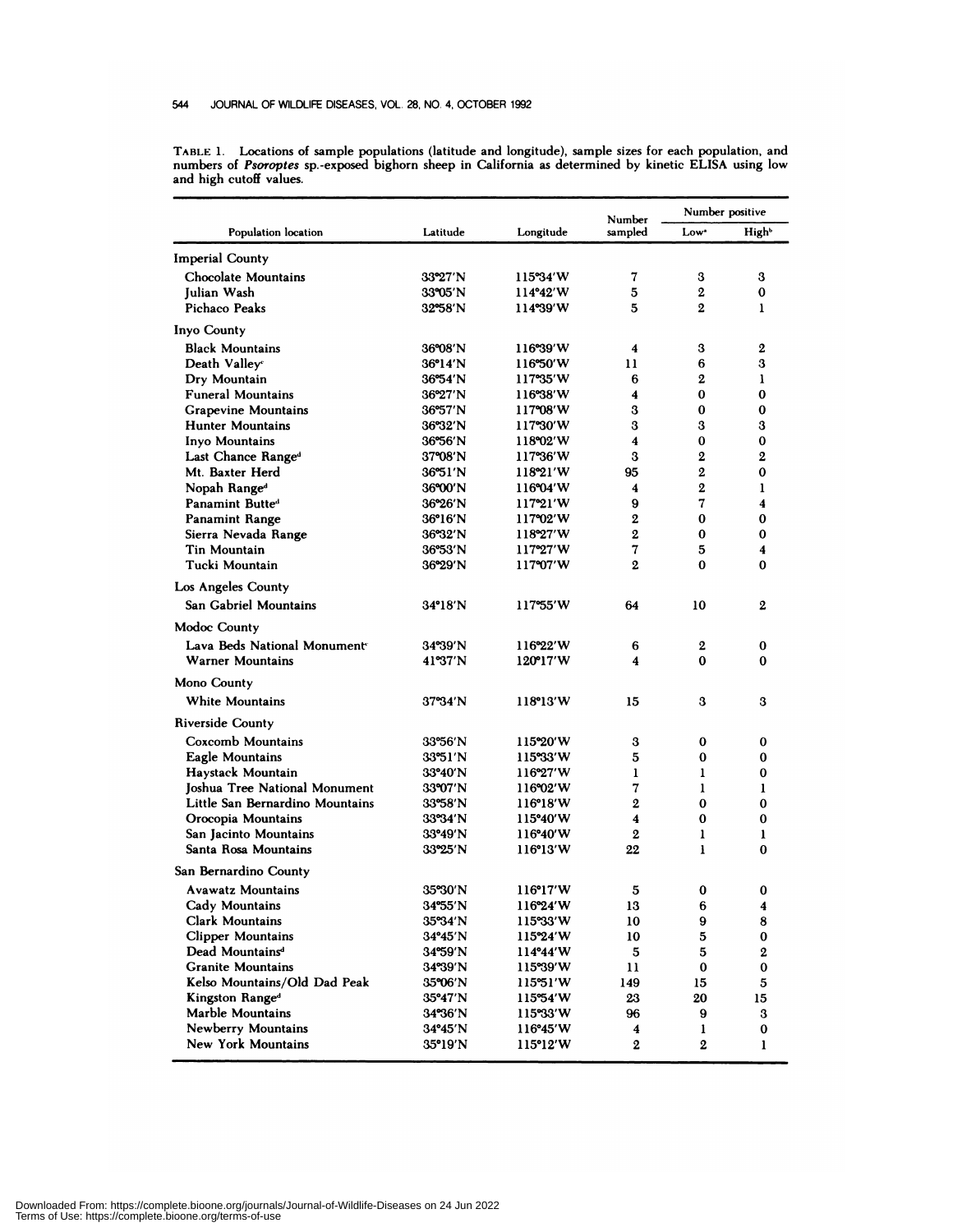| Population location                   | Latitude          | Longitude | Number<br>sampled | Number positive |                   |
|---------------------------------------|-------------------|-----------|-------------------|-----------------|-------------------|
|                                       |                   |           |                   | Low*            | High <sup>b</sup> |
| Old Dad Mountains                     | $34^{\circ}46'$ N | 115°49'W  | 66                | 3               |                   |
| Old Woman Mountains                   | $34^{\circ}32'$ N | 115°12'W  | 28                | 3               | 0                 |
| <b>Piute Mountains</b>                | $34^{\circ}46'$ N | 115°03′W  |                   | 0               | 0                 |
| Providence Mountains                  | 35°01′N           | 115°31'W  | 7                 | $\mathbf{2}$    | 0                 |
| Sacramento Mountains                  | 34°49'N           | 114°49'W  | 2                 |                 | 0                 |
| San Bernardino Mountains <sup>d</sup> | $34^{\circ}12'$ N | 116°58′W  | 25                | 21              | 15                |
| Turtle Mountains                      | $34^{\circ}17'$ N | 114°50'W  | 19                | 2               | 0                 |
| Woods Mountains                       | $35^{\circ}02'$ N | 115°19'W  | 5                 | 3               |                   |
| San Diego County                      |                   |           |                   |                 |                   |
| Jacumba Mountains                     | $32^{\circ}43'$ N | 116°10′W  | 14                | 3               |                   |
| Total                                 |                   |           | 806               | 168             | 87                |

## **TABLE 1. Continued.**

Number of animals seropositive at the low cutoff value (100% sensitivity).

<sup>b</sup> Number of animals seropositive at the high cutoff value (100% specificity).

Seropositive animals noted as early as **1980, the first** year for which sera were available.

*Psoroptes* sp. mites recovered during one or more sampling periods.

*roptes* sp. mites may have been present in populations of bighorn sheep in California prior to 1980. This hypothesis is supported by the fact that: a) all documented infestations in bighorn sheep in California have been confined to the ears, and severe clinical lesions have not been seen despite intensive survey and capture efforts by the California Department of Fish and Game over the last 10 years (Bleich et al., 1990), and b) while only a small number of populations were sampled early in the study period, positive or suspect animals were identified in different populations every year from 1980 to 1985 (Table 1).

In a separate study, mite-infested bighorn sheep seroconverted to a negative status <6 mo after treatment (Boyce et a!., 1992). Therefore, the ELISA results of this study probably reflect relatively recent infestations rather than long-term convalescent antibody titers. The association between bighorn sheep age and exposure was not surprising because it is likely that the probability of avoiding exposure declines as an animal ages. From a practical viewpoint, the most important implication of this finding is that differences in the age distribution of sampled populations should be considered when making comparisons among populations.



**FIGURE 1. Distribution of scabies-positive, sea bies-suspect, and scabies-negative bighorn sheep** *(Otis canadensis)* **populations in California as determined** by ELISA.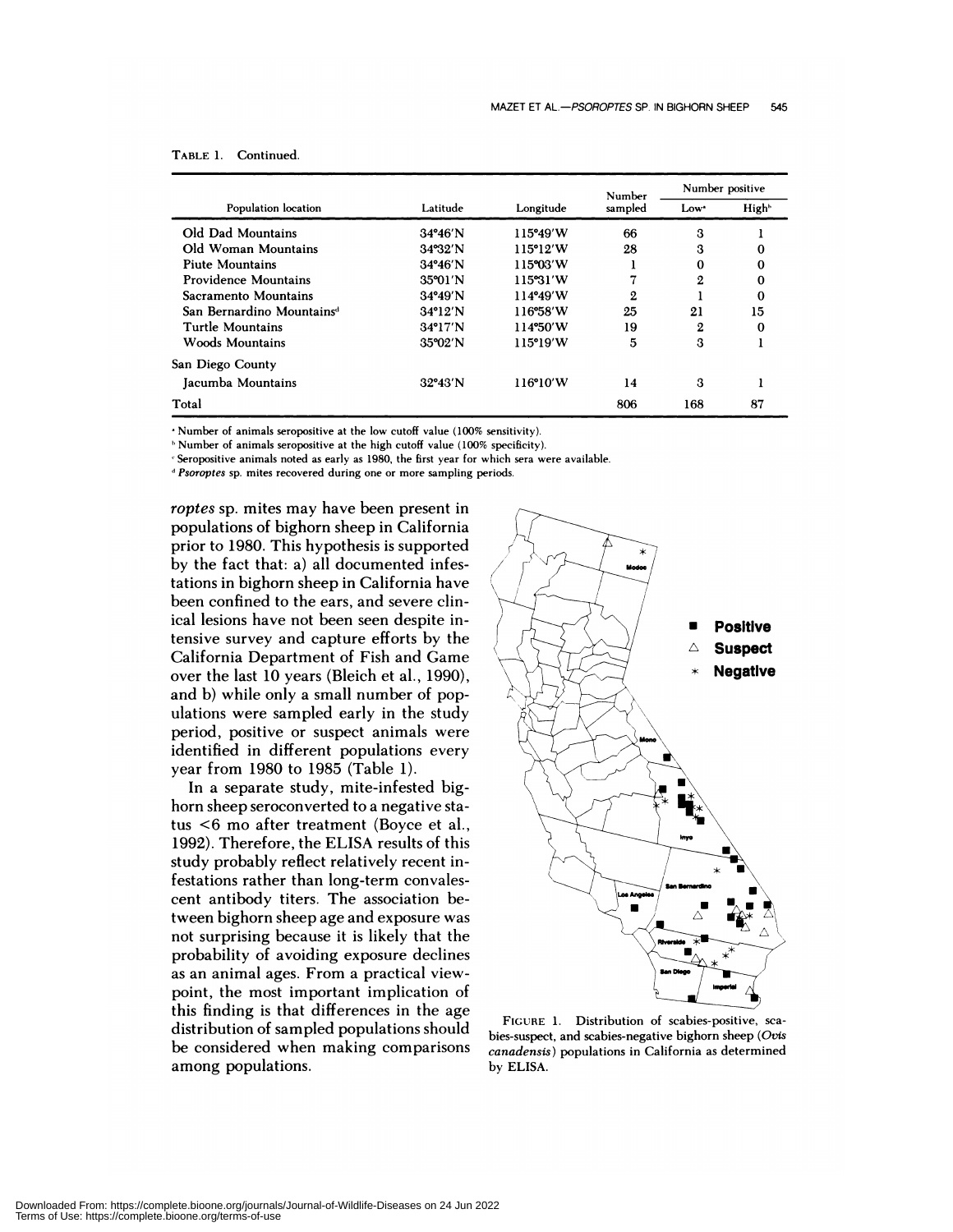An epizootic of scabies at the San Andres National Wildlife Refuge in New Mexico resulted in the decline of a desert bighorn sheep population from more than 200 to approximately 25 individuals between 1978 and 1989 (Fisher and Humphreys, 1990; Hoban, 1990). It is not known whether this epizootic resulted from mites being introduced into a previously naive population, or whether a particularly virulent strain of mites evolved from an existing population. Although mite-induced mortality has not been reported in California, the severity of the San Andres epizootic suggests that the status of scabies in bighonn sheep in California should be closely monitored, especially since there is no evidence of morphometric or antigenic differences between mites found on bighorn sheep in New Mexico and California (Boyce et a!., 1990; Boyce and Brown, 1991).

The unexpected widespread distribution of *Psonoptes* sp.-exposed bighorn sheep in California, coupled with the apparent pathogenicity of phenotypically similar *Psoroptes* sp. mites in New Mexico, illustrate the importance of monitoring the distribution and prevalence of exposure to mites in existing bighorn sheep populations and in screening animals prior to relocation. Without this information, wildlife managers interested in translocating animals run the risk of moving infested animals into non-enzootic areas. Not only might this practice contribute to the spread of scabies, but managers could face political and legal ramifications associated with potential disease transmission between bighorn sheep and other domestic and wild ungulates (Jessup, 1985; Boyce et al., 1990; Boyce and Brown, 1991). There is no evidence to indicate that the distribution of *Psoroptes* sp. mites among bighorn sheep in California has been affected by the states' active translocation program (Bleich et al., 1990). However, it is prudent to prophylactically treat all translocated bighorn sheep with a miticidal compound at the time of capture to reduce the chances of inadvertently spreading mites to new areas (Boyce et al., 1992).

#### **ACKNOWLEDGMENTS**

This study was supported in part by the California Department of Fish and Game, Morris Animal Foundation, Sacramento Safari Club, International Wildlife Veterinary Services, Inc., Biomedical Research and Faculty Research Grants from the University of California, Davis, and a Hansen Welles Memorial Fellowship awarded to J. A. K. Mazet by the Desert Bighorn Council. The authors thank Nancy and Lee Elliott and Grace Lee-Yamagata for technical as sistance, and Vernon Bleich, Bill Clark, Dick Weaver, and John Wehausen from the California Department of Fish and Game for logistical support and encouragement.

#### **LITERATURE CITED**

- **BLEICH,** V. C., J. D. **WEHAUSEN,** K. R. **JONES, AND** H. **A. WEAVER.** 1990. Status of bighorn sheep **in California,** 1989, **and translocations from 1971 through** 1989. Desert Bighorn Council Trans actions 34: 24-26.
- **BOYCE, W.** M., **AND** H. A. BROWN. 1991. Antigenic characterization of *Psoroptes* spp. (Acari: Pso roptidae) mites from different hosts. The Journal **of Parasitology** 77: 675-679.
- L. **ELLIOTT,** H. **CLARK, AND** D. **A. JESSUP.** 1990. Morphometric analysis of *Psoroptes* **spp.** mites from bighorn sheep, mule deer, rabbits and cattle. The Journal of Parasitology 76: 823-828.
- J. A. K. **MAZET,** J. **MELLIES,** R. A. **CLARK, AND** D.**A. JESSUP.** 1991. **Kinetic** ELISA **for detection of antibodies to** *Psoroptes* sp. (Acari: **Psoroptidae) in bighorn sheep** *(Otis canadensis).* The **Journal of Parasitology** 77: 692-696.
- J. **A. MILLER,** D. A. **JESSUP, AND** R. K. **CLARK.** 1992. **Treatment of psoroptic scabies in free ranging bighorn sheep** with ivermectin implants. **Journal of Zoo and** Wildlife Medicine 23: 211- 213.
- **CLARK,** H. K., D. **A. JESSUP, AND** H. **A. WEAVER.** 1988. Scabies mite infestation in desert bighorn sheep from California. Desert Bighorn Council Transactions 32: 13-15.
- COURTNEY, C. H., **AND** J. C. **CORNELL.** 1990. Evaluation of heartworm immunodiagnostic tests. Journal of the American Veterinary Medical Association 197: 724-729.
- **DEVOS,** J., H. L. **GLAZE, AND** T. D. **BUNCH.** 1980. **Scabies** (Psoroptes *ovis)* in Nelson desert bighorn sheep of northwestern Arizona. Desert Bighorn Council Transactions 24: 44-46.
- **FISHER,** A. S., AND D.**HUMPHREYS.** 1990. Status of desert bighorn sheep in New Mexico, 1989. **Des ert Bighorn Council Transactions** 34: 29-30.
- **FLEISS,** J. L. 1981. **Statistical methods for rates and**